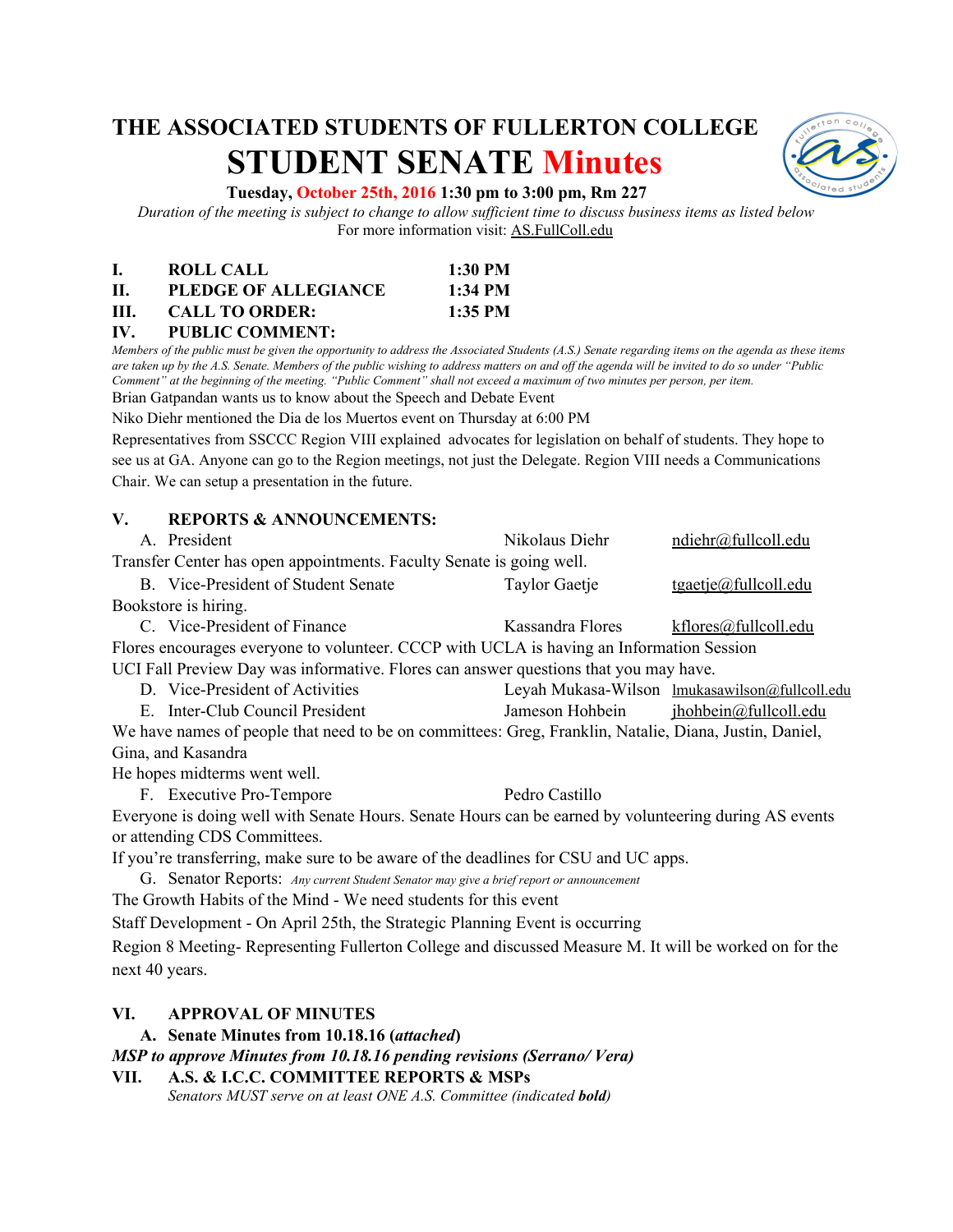| A. Activities                                                                                                                                          | Mukasa-Wilson                                                                                         | Thurs 12 - 1 pm $(a)$ 221                                                                                 |  |  |  |
|--------------------------------------------------------------------------------------------------------------------------------------------------------|-------------------------------------------------------------------------------------------------------|-----------------------------------------------------------------------------------------------------------|--|--|--|
|                                                                                                                                                        | Updates: On 10.31.2016, we have Quad Haunt from 10:00AM - 1:00PM in the Quad. Contact Leyah if        |                                                                                                           |  |  |  |
|                                                                                                                                                        |                                                                                                       | you would like to volunteer at the event. Later that day, we will be having a Mad Hatter Tea Party in the |  |  |  |
| Student Center.                                                                                                                                        |                                                                                                       |                                                                                                           |  |  |  |
|                                                                                                                                                        | On 10.29.2016, there is an FC vs Palomar College Football Game. Look for updates on the Facebook      |                                                                                                           |  |  |  |
| Page.                                                                                                                                                  |                                                                                                       |                                                                                                           |  |  |  |
|                                                                                                                                                        | MSP to approve Catherine Young as Vice Chair of Activities Committee (Washington/Torres)              |                                                                                                           |  |  |  |
|                                                                                                                                                        | <b>MSP</b> to approve Robert Garcia as Secretary of Activities Committee (Washington/Torres)          |                                                                                                           |  |  |  |
| B. Curriculum & Education (C&E) Hohbein                                                                                                                |                                                                                                       | Wednesday $3 - 4$ pm $\omega$ 221                                                                         |  |  |  |
|                                                                                                                                                        | There is a meeting Wednesday 3:00PM-4:00PM. We are looking for new members and a Chair.               |                                                                                                           |  |  |  |
| C. Committee on the Environment                                                                                                                        | Diehr                                                                                                 | Thursday 1 - 2 pm $\omega$ 221                                                                            |  |  |  |
|                                                                                                                                                        |                                                                                                       | Met last Thursday and have new members for that committee. We will not be having a meeting this week.     |  |  |  |
|                                                                                                                                                        |                                                                                                       | MSP to approve Jin Kwan, Hector Guzman, Brian Gatpandan, Clarissa Escobedo, Annaliese Tusken,             |  |  |  |
|                                                                                                                                                        | Ashley Youngs, and Citali Hyde as members of Committee on the Environment                             |                                                                                                           |  |  |  |
| (Mukasa-Wilson/Hohbein)                                                                                                                                |                                                                                                       |                                                                                                           |  |  |  |
| D. Executive Council                                                                                                                                   | Diehr                                                                                                 |                                                                                                           |  |  |  |
|                                                                                                                                                        |                                                                                                       | Tuesday 11:30 am - 1:00pm                                                                                 |  |  |  |
| No new updates                                                                                                                                         |                                                                                                       |                                                                                                           |  |  |  |
| E. Finance & Budget                                                                                                                                    | Flores                                                                                                | Friday 1:30 - 3:00 pm $@221$                                                                              |  |  |  |
|                                                                                                                                                        | We will have a meeting next week and the week after. These 2 meetings are important so please attend! |                                                                                                           |  |  |  |
|                                                                                                                                                        | MSP to approve Calvin Harman and Daniel Solis as members of Finance committee                         |                                                                                                           |  |  |  |
| (Serrano/Washington)                                                                                                                                   |                                                                                                       |                                                                                                           |  |  |  |
|                                                                                                                                                        | <b>MSP</b> to approve Naomi Imbre as Vice Chair of Finance Committee (Mukasa-Wilson/Tusken)           |                                                                                                           |  |  |  |
| F. A.S. Benefits Task Force                                                                                                                            | Flores                                                                                                | 1st, 3rd, 5th Thurs $@$ 1:00 pm                                                                           |  |  |  |
|                                                                                                                                                        | We have responses from the Survey but we need more. People will be splitting up to go to Downtown     |                                                                                                           |  |  |  |
| Fullerton to talk to different businesses.                                                                                                             |                                                                                                       |                                                                                                           |  |  |  |
| G. Inter-Club Council                                                                                                                                  | Hohbein                                                                                               | Monday 1:30 - 3 pm $\omega$ 227                                                                           |  |  |  |
| have 2 more in November.                                                                                                                               |                                                                                                       | Club life is doing really well and we have a lot of clubs. We have club rush coming up on Halloween and   |  |  |  |
|                                                                                                                                                        |                                                                                                       | MSP to approve Brian Gatpandan, Jackson Clements, Austin Rodriguez, Nathaniel Acosta as members           |  |  |  |
| of the ICC Publicity Committee (Gatpandan/Mukasa-Wilson)                                                                                               |                                                                                                       |                                                                                                           |  |  |  |
| MSP to approve the Club Rush on October 31st (Science Club/Latina Leadership)                                                                          |                                                                                                       |                                                                                                           |  |  |  |
|                                                                                                                                                        |                                                                                                       |                                                                                                           |  |  |  |
| MSP to approve the Club Rush on November 9th (Speech and Debate/Math)<br>MSP to approve the Club Rush on November 10th (Science/Paralegal Association) |                                                                                                       |                                                                                                           |  |  |  |
| H. Judicial                                                                                                                                            | S. Dotterman                                                                                          | 2nd and 4th Tuesday 1 - 3:30 @                                                                            |  |  |  |
| 221                                                                                                                                                    |                                                                                                       |                                                                                                           |  |  |  |
|                                                                                                                                                        | Next meeting will be on 11.08.2016. They have been working on the Dismissal Letters and AS Bylaws     |                                                                                                           |  |  |  |
|                                                                                                                                                        | MSP to approve Peter Castillo, Lillian Rodriguez, Luz Alvarez, Deanna Perez, and Valeria Vera as      |                                                                                                           |  |  |  |
| members of the Judicial Committee(Castillo/Washington)                                                                                                 |                                                                                                       |                                                                                                           |  |  |  |
| I. Research, Planning, & Resolutions (RPR)                                                                                                             | Gaetje                                                                                                | Thursday $11$ am - $12$ pm @ 221                                                                          |  |  |  |
|                                                                                                                                                        |                                                                                                       |                                                                                                           |  |  |  |
| Will be going over Resolution Packet from GA.                                                                                                          |                                                                                                       |                                                                                                           |  |  |  |
|                                                                                                                                                        | MSP to approve Christian Ruvalcaba, Christopher De Leon, and Eugene Chun as members of                |                                                                                                           |  |  |  |
| Research, Planning, & Resolutions Committee (Larson/Boules)                                                                                            |                                                                                                       |                                                                                                           |  |  |  |
| MSP to approve Hien Duong and Joann Lozano as members of Research, Planning, & Resolutions                                                             |                                                                                                       |                                                                                                           |  |  |  |
| <b>Committee</b> (Washington/Larson)                                                                                                                   |                                                                                                       |                                                                                                           |  |  |  |
|                                                                                                                                                        |                                                                                                       |                                                                                                           |  |  |  |
| MSP to approve AS and ICC Committee MSP (Gaetje/Washington)                                                                                            |                                                                                                       |                                                                                                           |  |  |  |
| <b>UNFINISHED BUSINESS</b><br>VIII.                                                                                                                    |                                                                                                       |                                                                                                           |  |  |  |

**A. CareBank (Requests & Updates)**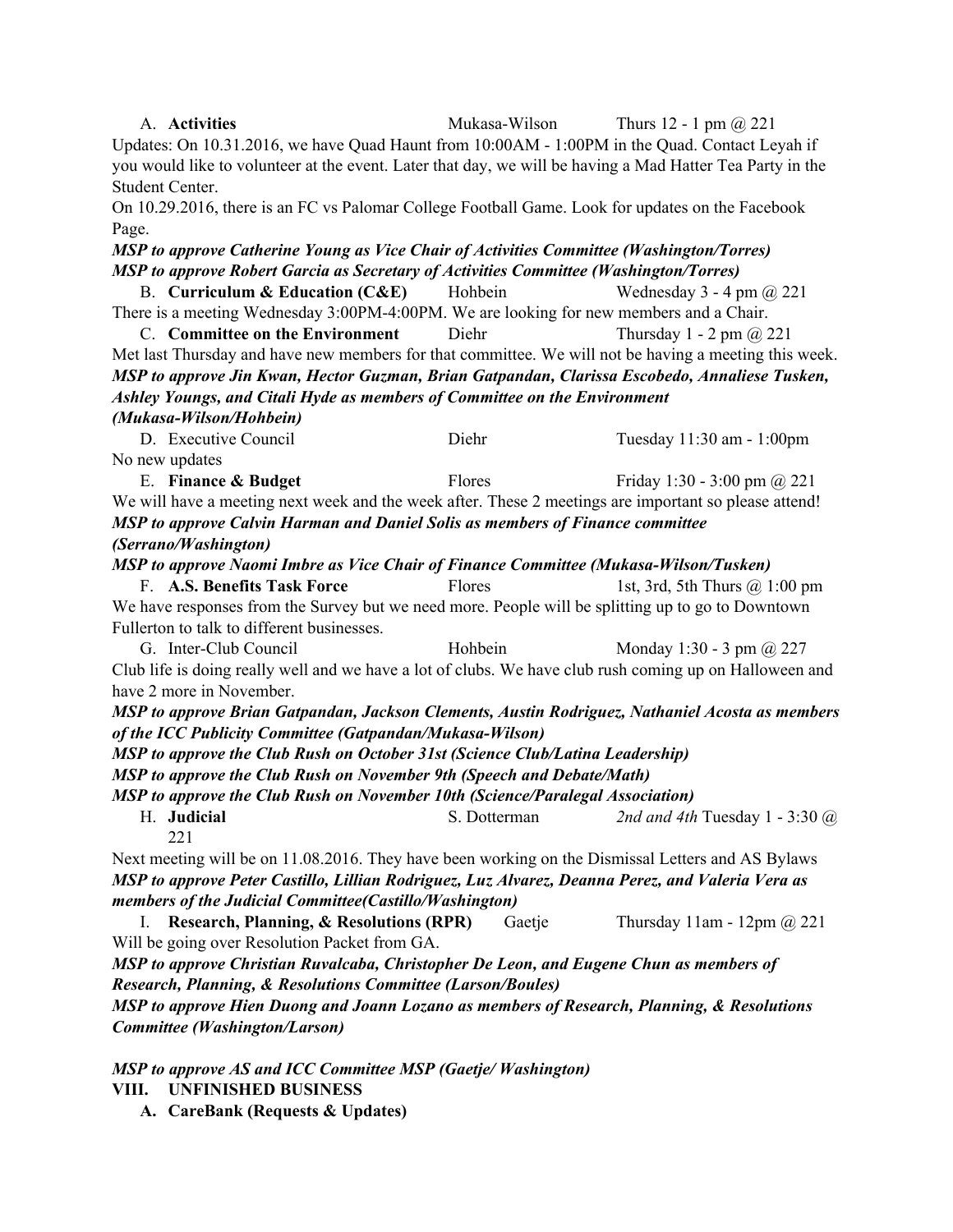Clarify CareBank services: Emergency Assistance for students. We do not provide cash. We are currently limited on what we can do.

#### B. **Applicants to serve as Student Representatives:**

#### **Yena YANG Ashley YOUNGS**

*MSP to approve Yena Yang and Ashley Youngs as Student Representatives (Serrano/Vera)*

#### **C. Swearing in of Student Senators**

**D. Resignations (formal letter must be received by A.S. Office or [AS@fullcoll.edu](mailto:AS@fullcoll.edu))** *MSP to approve Christian Fletcher's resignation (Gaetje/ Torres)*

# **E. Dismissals (referred from Judicial)**

## **F. FC Mission Statement Update**

Still in the revision process and a committee will be formed tomorrow during PAC. If you have any ideas for the Mission Statement, please let Diehr or Gaetje know.

#### **G. A.S. Group Photo**

We may send out a survey to find a date/ time that works best for everyone.

Serrano said that we should use the Task Force survey and merge it with the Group Photo survey to encourage people to do both.

#### **H. Institutional Integrity Committee**

We will be voting now:

Escobedo would like to remove her name for consideration.

You can vote for up to 3 Reps.

Boules: Wants to join this committee because he doesn't mind holding people accountable (in a nice way). Thinks he would be perfect for the job.

Diehr: He's the president of AS. He has been working with Administrators every day. There is a lot of depth and research to this committee.

Garcia: He has been working with the Accreditation meetings and there is a whole other world of things going on that effect all of us and he finds it really interesting.

Hohbein: He has a lot of experience with Administrators and there are a lot of opportunities to bring insight and he wants to make sure that student input is put in the picture.

Torres: She was raised by an Engineer and Teacher so she believes that if something can be fixed, it should be fixed. Wants to make things better for everyone.

Results- Gregory Boules: 10 Votes, Nikolaus Diehr: 12 Votes, Robert Garcia: 12 Votes, Jameson Hohbein: 12 Votes, Gina Torres: 15 Votes

Runoff Election Results- Nikolaus Diehr: 11 votes, Robert Garcia: 11 votes, Jameson Hohbein: 8 votes

## **IX. NEW BUSINESS**

A. Senator of the Month Nominations for October

Escobedo nominates Robert Garcia

Flores nominates Camille Serrano

The nominations will be open until next meeting.

B. Dismissal Letter *(see attached)*

## *MSP to approve the Official Warning letter pending revisions (Garcia, Escobedo)*

C. Summons Letter *(see attached)*

Garcia feels like this letter is appropriate

Hohbein suggested that we change the line under Student Representatives from "Removal from Student Senate" to removal from position

## *MSP to approve the Summons Letter pending revisions (Rodriguez/ Rendon).*

D. Performance Standards Workgroup